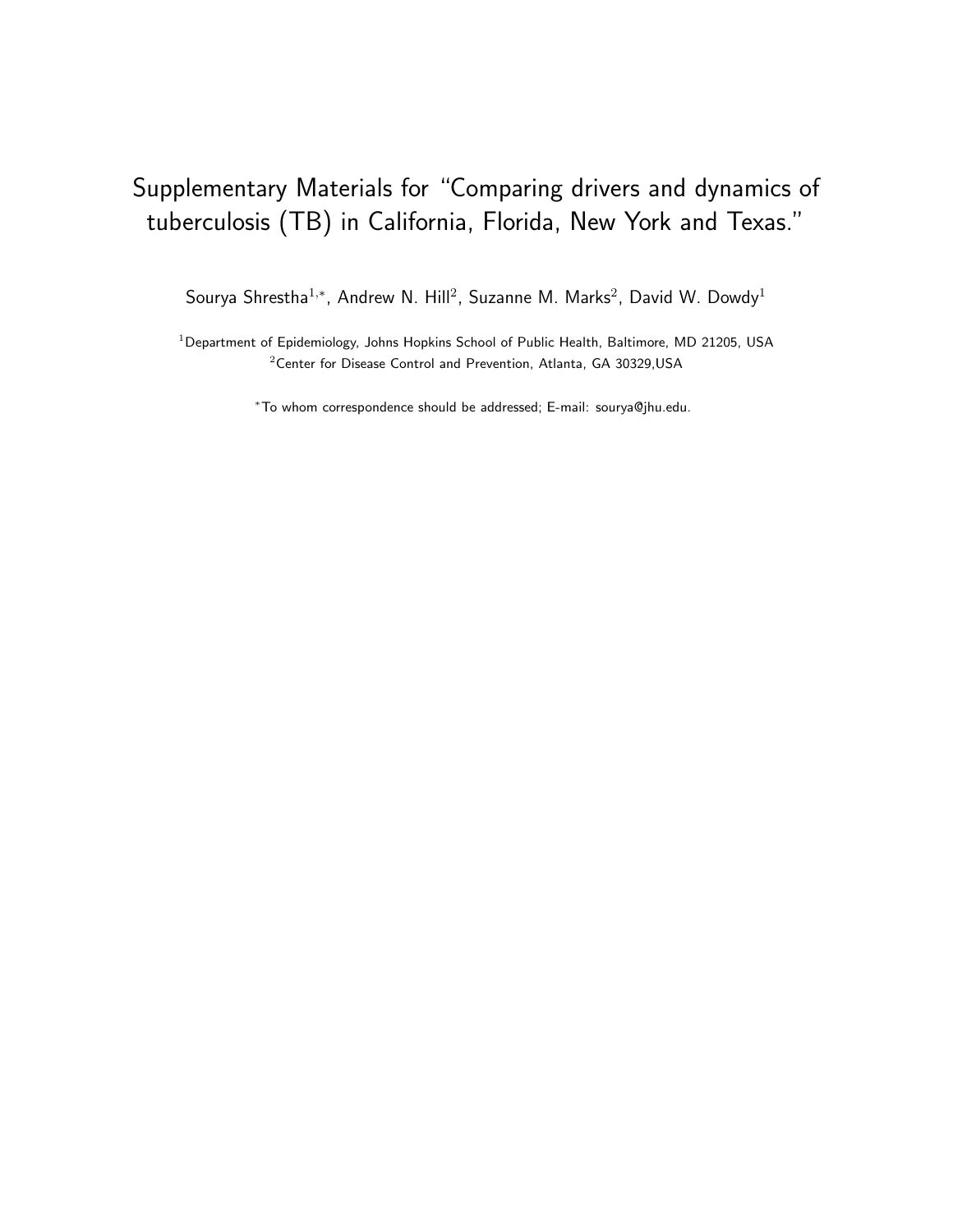# Model Details

# Demography

The population in each of the state was modeled to have a constant *per capita* birth rate and an age-specific mortality rate, based on a Siler mortality model [1], where the age-specific mortality rate of an individual of age a was  $\mu(a) = \mu_a \exp(-\mu_b a) + \mu_c + \mu_d \exp(\mu_f a)$ . Parameters  $\mu_a$ ,  $\mu_b$ ,  $\mu_c$ ,  $\mu_d$ , and  $\mu_f$  were fit separately for each of the four states to match the age-specific population distributions of foreign-born and US-born populations. Data and model fits are compared in Fig. 2 in the main text, and the parameter estimates are presented in Table E-1.

### Immigration

We modeled the immigration of foreign-born individuals explicitly as arrivals of new individuals into the population. The rate of immigration was taken to be constant over time and fit separately for each of the four states such that the resulting size of foreign-born populations were consistent with the size of foreign-born as observed in the American Community Survey of 2014 [2]. The fitted immigration rates are presented in Table E-1, and proportions of foreign-born populations in data and model-simulations are compared in Fig. 2 in the main text. Additionally, nativity and age of the immigrants were also fit to match the age and nativity distributions in the data. To fit the nativity distribution, we set the probability of a new immigrant being from a given region to be equal to the proportion of the immigrants from the same region. To fit the age distribution of the immigrations in the population, we assumed the age distribution of the arrivals to be given by the following function: age  $\sim 100 \times \text{Beta}(a_{\alpha}, a_{\beta})$ . The parameters corresponding to the fitted distribution are presented in Table E-1, and age-distribution of foreign born individuals in data and model simulations are compared in Fig. 2 in the main text.

### Importation of TB

 $\ddotsc$ 

We model importation of TB infection as a function of the region of the origin of the immigrant, and the age of the immigrant. Consider an immigrant of age  $a$  from a region with TB prevalence of  $A^*$ . To estimate the likelihood that this immigrant has TB infection, we first estimate the annual rates of TB infection in the region of origin that is consistent with the prevalence in that region. We do so using a simple compartmental TB transmission model as described by the set of differential equations below [3].

$$
\frac{dU}{dt} = \mu L + \mu_A A - \lambda U
$$
  

$$
\frac{dL}{dt} = [1 - p] \lambda U - [\phi + \mu + p\xi \lambda] L + \omega \tau A
$$
  

$$
\frac{dA}{dt} = p \lambda [U + \xi L] + \phi L - [\omega \tau + \mu_A] A
$$

Here, we model the transitions between the compartments  $U$  (consisting of uninfected individuals),  $L$ (consisting of individuals of Latent TB infections), and  $A$  (consisting of individuals with active TB disease). The default model parameters are: background mortality rate,  $\mu = 0.02$  per year, TB-related mortality rate,  $\mu_A = 0.1$  per year, probability of rapid progression,  $p = 0.14$ , reactivation rate,  $\phi = 0.0015$  per year, average duration of TB infection,  $\omega=1$  years, TB treatment success probability,  $\tau=0.95$ , degree of partial immunity imparted by previous infection,  $1 - \xi = 0.67$ , in a standard population of  $N = 100000$ .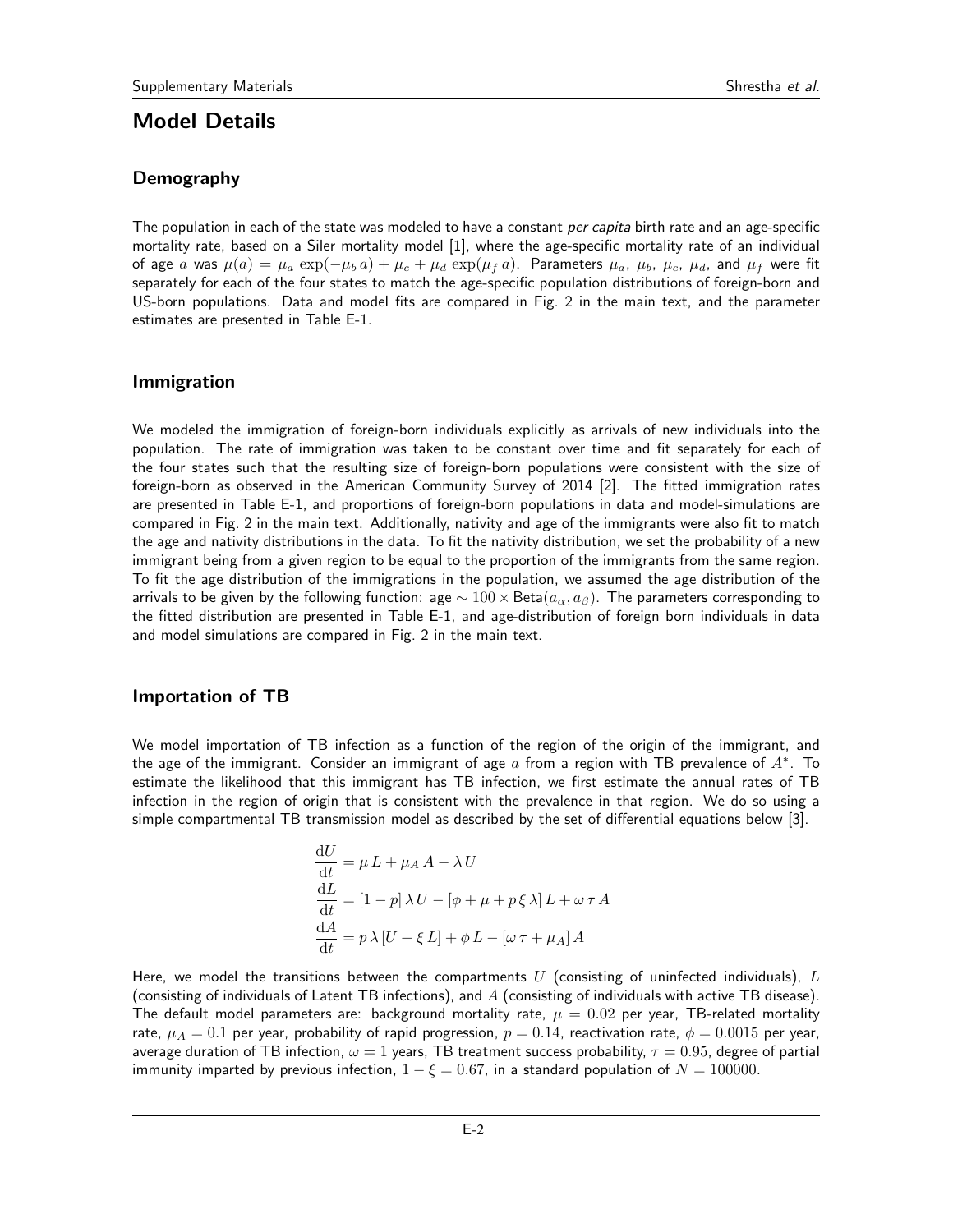The force of infection (i.e., the risk of TB faced by an uninfected individual) in this model is  $\lambda = \beta A$ . The steady-state analysis of this model yields a solution for transmission rate  $\beta$  for a given level of TB prevalence  $A^*$  at the steady state, which is as follows:

$$
\beta(A^*) = \frac{-q_B + \sqrt{q_B^2 - 4q_A q_C}}{2q_A},
$$

where,

$$
q_A = p \xi \left( \frac{N}{A^*} - 1 \right)
$$
  
\n
$$
q_B = \frac{N (\phi + \mu p + \mu)}{A^{*2}} - \frac{(p \xi \mu_A + (1 - p) \mu_A + \omega \tau + \phi + \mu p)}{A^*}
$$
  
\n
$$
q_C = -\frac{(\mu_A \phi + \mu (\mu_A + \omega \tau))}{A^{*2}}
$$

Furthermore, the force of infection consistent with a steady-state prevalence of  $A^*$ ,  $\lambda(A^*) = \beta(A^*) A^*$ . Now, assuming that an individual of age a is exposed to TB infection at the intensity of  $\lambda(A^*)$ , the probability that the individual is infected by age a is hence  $1 - \exp(-a \lambda(A^*))$ .

Relevant TB prevalence for all 8 regions were estimated for three time points, 1990, 2000 and 2010 (See Table E-2). Country level TB prevalence for Mexico, China and India were based on WHO estimates. Prevalence for Europe and Afica are based on very rough estimate of TB prevalence in the region. Prevalence for Asia (excluding China and India) and Latin America (excluding Mexico and Canada) were based on weighted average of TB prevalence in some of the prominent countries in those regions, where the weights reflect the size of the immigrants from the country, hence accounting for state-level differences in the composition. For estimates in Asia (excluding China and India) we included TB prevalence estimates in South Korea, Philippines and Vietnam, for estimates in Latin America (excluding Mexico and Canada) we included TB prevalence estimates in Cuba, Dominican Republic, Haiti, Jamaica, El Salvador, Colombia, Ecuador, Peru and Guyana. For the estimate for rest of the world, we used the TB prevalence in Canada.

We used the prevalence estimates in 1990 for the pre-1993 "burn-in" phase of the model, prevalence estimates in 2000 for model estimates between 1993-2013, and prevalence estimates in 2010 for model projections between 2013-2025. The estimated age- and origin-specific probabilities of being infected with TB at arrival, for each of the four states in the three time periods are shown in Fig. E-1.

### Natural history of TB

The natural history of tuberculosis in an individual was captured via transitions of the individuals between four compartments: Uninfected, LTBI, Active TB, and Post-treatment. We assumed the model population to be homogeneously mixing regardless of age or nativity. Hence the force of infection of TB infection (TB hazard rate) on an individual is the same regardless of age or nativity. We modeled the transmission of of TB infection to have secular trends. In particular, the transmission rate of TB  $\beta = \beta_1 \exp(-\beta_2 t)$ , where  $\beta_2$  is the annual rate of decline of transmission.

We modeled the reactivation rate to be age-dependent, and to decrease over time since the time of infection, similar to the model by Vynnycky et al. [4]. Mathematically, the reactivation rate of latent TB acquired  $\tau$ years ago, in an individual of age a,  $\phi(\tau, a) = \phi_a (\phi_3 + \exp(-\phi_4 \tau))$ , where,  $\phi_a$  is:

$$
\phi_a = \begin{cases} \phi_1, & \text{if age, } a < 10 \text{ years} \\ \phi_2, & \text{if age, } a \ge 20 \text{ years} \\ \phi_1 + \frac{(\phi_2 - \phi_1)(a - 10)}{10}, & \text{otherwise} \end{cases}
$$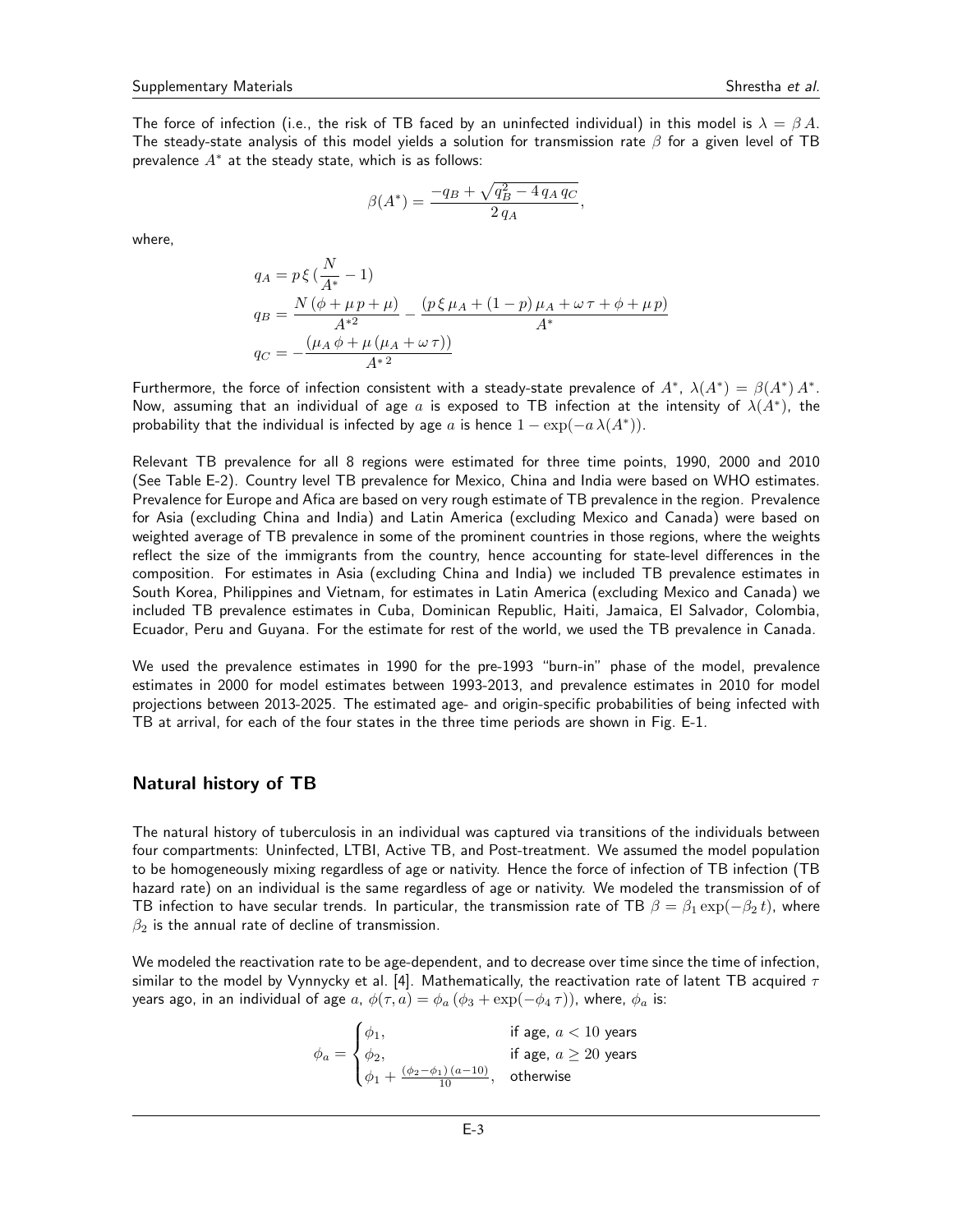We defined long-term reactivation rate as  $\lim_{\tau\to\infty}\phi(\tau,a)=\phi_a\,\phi_3$ , and recent transmissions as infections that occurred at most two years in the past. Individuals with prior history of TB infection (those that are currently infected with latent TB, and those that have been successfully treated for TB) were modeled to be susceptible to reinfection: we assumed that prior TB infection imparted partial immunity, the range for strength of the protection as shown in Table. E-1.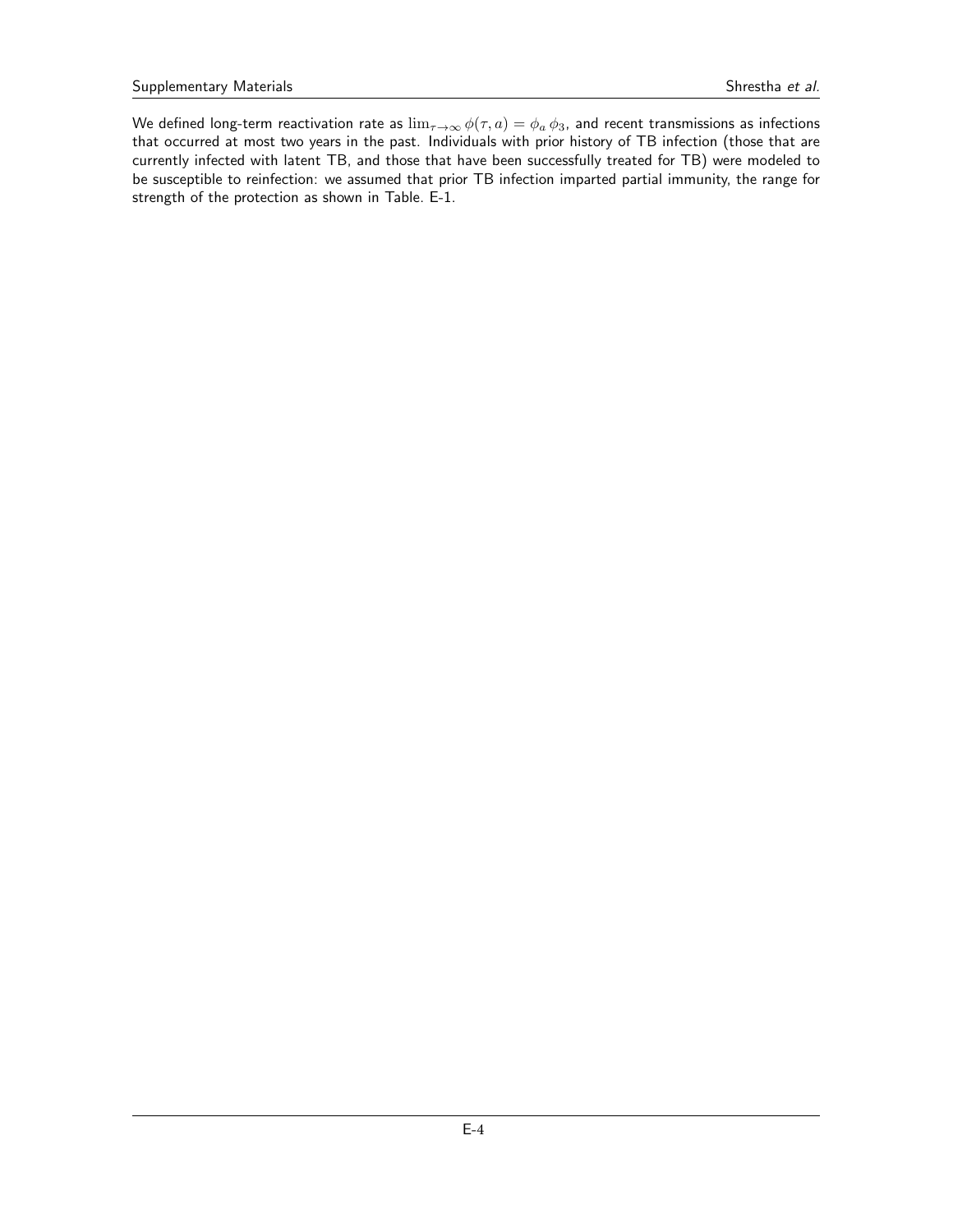| Parameter                                                                                                                                                                                                     | <b>California</b>             | <b>Florida</b>       | <b>New York</b>      | <b>Texas</b>           |  |
|---------------------------------------------------------------------------------------------------------------------------------------------------------------------------------------------------------------|-------------------------------|----------------------|----------------------|------------------------|--|
| Demography                                                                                                                                                                                                    |                               |                      |                      |                        |  |
| Annual per capita birth rate                                                                                                                                                                                  | 0.019                         | 0.018                | 0.018                | 0.019                  |  |
| Age-specific background mortality rates, given by:                                                                                                                                                            |                               |                      |                      |                        |  |
| $\mu(a) = \mu_a \exp(-\mu_b a) + \mu_c + \mu_d \exp(\mu_f a)$                                                                                                                                                 |                               |                      |                      |                        |  |
| $\mu_a$                                                                                                                                                                                                       | 0.195                         | 0.195                | 0.195                | 0.195                  |  |
| $\mu_b$                                                                                                                                                                                                       | 4.5                           | 4.5                  | 4.5                  | 4.5                    |  |
| $\mu_c$                                                                                                                                                                                                       | $1\times10^{-5}$              | $0.8\times10^{-5}$   | $0.8 \times 10^{-5}$ | $0.8\,\times\,10^{-5}$ |  |
| $\mu_d$                                                                                                                                                                                                       | $2.5 \times 10^{-4}$          | $2.3 \times 10^{-4}$ | $2.3 \times 10^{-4}$ | $2.3 \times 10^{-4}$   |  |
| $\mu_f$                                                                                                                                                                                                       | 0.065                         | 0.06                 | 0.0625               | 0.069                  |  |
| TB-specific mortality rate (per year)                                                                                                                                                                         | 0.1                           | 0.1                  | 0.1                  | 0.1                    |  |
|                                                                                                                                                                                                               | Immigration                   |                      |                      |                        |  |
| Immigration rate (net, per year)                                                                                                                                                                              | 0.0096                        | 0.0052               | 0.0061               | 0.0044                 |  |
| Age distribution of immigrants on arrival: age $\sim$                                                                                                                                                         |                               |                      |                      |                        |  |
| $100 \times \text{Beta}(a_{\alpha}, a_{\beta})$                                                                                                                                                               |                               |                      |                      |                        |  |
| $a_\alpha$                                                                                                                                                                                                    | 6.1                           | 4.9                  | 5                    | 4.7                    |  |
| $a_{\beta}$                                                                                                                                                                                                   | 16                            | 15.5                 | 16.5                 | 20                     |  |
| Estimated mean age at arrival (in years)                                                                                                                                                                      | 27.6                          | 24.0                 | 23.3                 | 19.0                   |  |
|                                                                                                                                                                                                               | TB-specific <sup>†</sup>      |                      |                      |                        |  |
| Pre-1993 annual rates of decline in transmission rate                                                                                                                                                         | $0 - 0.02$                    |                      |                      |                        |  |
| Post-1993 annual rates of decline in transmission                                                                                                                                                             | $0 - 0.4$                     |                      |                      |                        |  |
| rate                                                                                                                                                                                                          |                               |                      |                      |                        |  |
| Average duration of active TB (in years) until diag-                                                                                                                                                          | $0.67 - 1.33$                 |                      |                      |                        |  |
| nosis and treatment initiation                                                                                                                                                                                |                               |                      |                      |                        |  |
| Protection imparted by previous TB infection $(\%)$                                                                                                                                                           | 40-70                         |                      |                      |                        |  |
| TB-treatment success proportion                                                                                                                                                                               | $0.9 - 0.97$                  |                      |                      |                        |  |
| Reactivation rate of latent TB acquired $\tau$ years                                                                                                                                                          |                               |                      |                      |                        |  |
| ago, in an individual of age a, $\phi(\tau, a) = \phi_a(\phi_3 + a)$                                                                                                                                          |                               |                      |                      |                        |  |
| $\exp(-\phi_4 \tau)$ , where, $\phi_a$ is:                                                                                                                                                                    |                               |                      |                      |                        |  |
|                                                                                                                                                                                                               |                               |                      |                      |                        |  |
|                                                                                                                                                                                                               |                               |                      |                      |                        |  |
|                                                                                                                                                                                                               |                               |                      |                      |                        |  |
| $\phi_a = \begin{cases} \phi_1, & \text{if age, } a < 10 \text{ years} \\ \phi_2, & \text{if age, } a \geq 20 \text{ years} \\ \phi_1 + \frac{(\phi_2 - \phi_1)(a - 10)}{10}, & \text{otherwise} \end{cases}$ |                               |                      |                      |                        |  |
|                                                                                                                                                                                                               |                               |                      |                      |                        |  |
|                                                                                                                                                                                                               |                               |                      |                      |                        |  |
|                                                                                                                                                                                                               | $0.01 - 0.05$<br>$0.05 - 0.2$ |                      |                      |                        |  |
|                                                                                                                                                                                                               | $0.001 - 0.01$                |                      |                      |                        |  |
|                                                                                                                                                                                                               |                               |                      |                      |                        |  |
| $\phi_1$<br>$\phi_2$<br>$\phi_3$<br>$\phi_4$                                                                                                                                                                  |                               |                      | $0.5 - 2$            |                        |  |

Table E-1: Model parameters.  $\dagger$ : TB-specific parameters were fit by maximizing the likelihood function, where the parameters were sampled from the given range.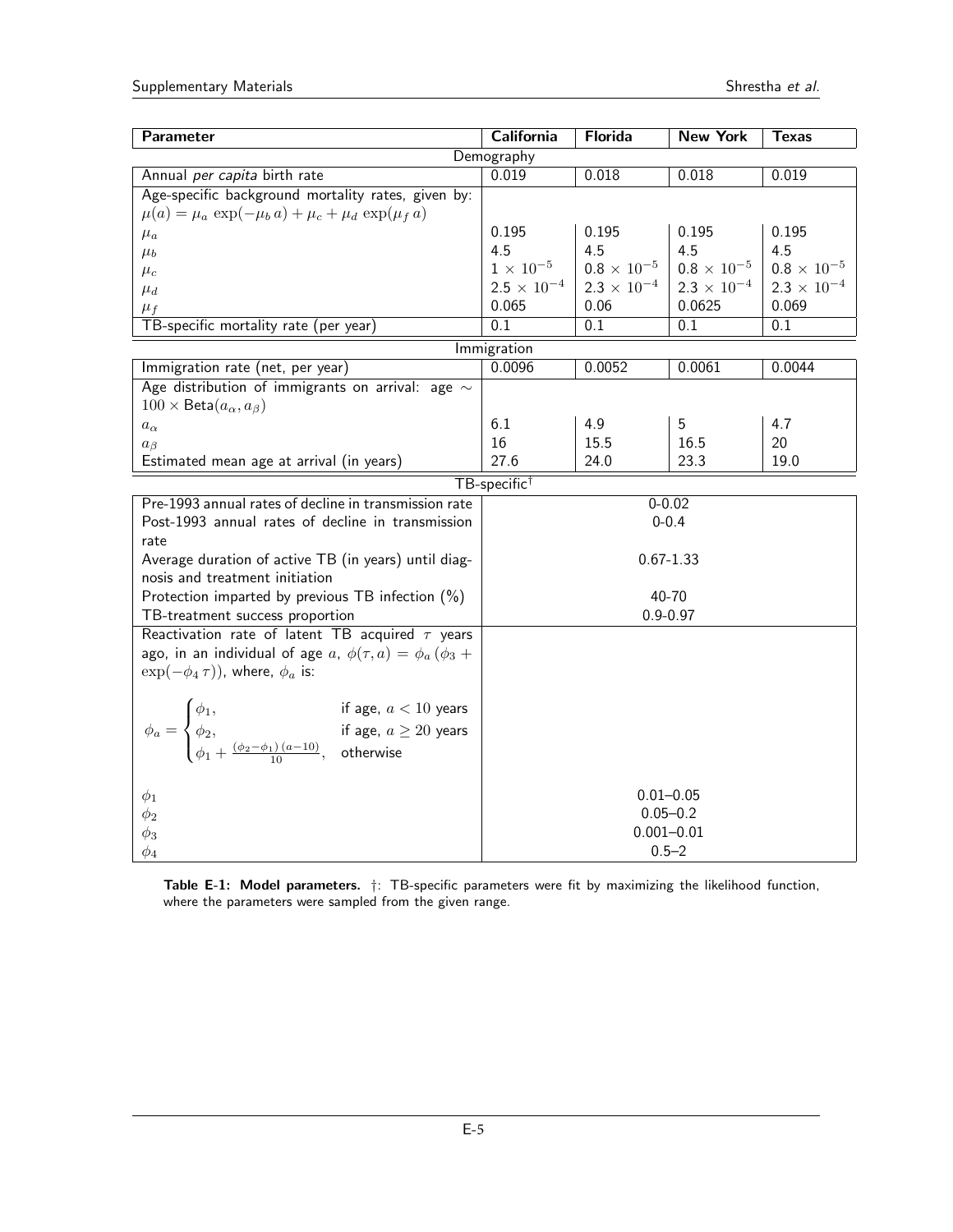| <b>Region</b>                           | <b>California</b> | <b>Florida</b> | <b>New York</b> | Texas |  |  |  |  |
|-----------------------------------------|-------------------|----------------|-----------------|-------|--|--|--|--|
| 1990                                    |                   |                |                 |       |  |  |  |  |
| Mexico                                  | 122               | 122            | 122             | 122   |  |  |  |  |
| Latin America (excl. Mexico and Canada) | 105               | 134            | 208             | 92    |  |  |  |  |
| China                                   | 215               | 215            | 215             | 215   |  |  |  |  |
| India                                   | 465               | 465            | 465             | 465   |  |  |  |  |
| Asia (excl. China and India)            | 715               | 709            | 600             | 637   |  |  |  |  |
| Africa                                  | 350               | 350            | 350             | 350   |  |  |  |  |
| Europe                                  | 30                | 30             | 30              | 30    |  |  |  |  |
| Rest                                    | 11                | 11             | 11              | 11    |  |  |  |  |
| 2000                                    |                   |                |                 |       |  |  |  |  |
| Mexico                                  | 42                | 42             | 42              | 42    |  |  |  |  |
| Latin America (excl. Mexico and Canada) | 69                | 103            | 138             | 59    |  |  |  |  |
| China                                   | 170               | 170            | 170             | 170   |  |  |  |  |
| India                                   | 438               | 438            | 438             | 438   |  |  |  |  |
| Asia (excl. China and India)            | 515               | 507            | 425             | 438   |  |  |  |  |
| Africa                                  | 300               | 300            | 300             | 300   |  |  |  |  |
| Europe                                  | 20                | 20             | 20              | 20    |  |  |  |  |
| Rest                                    | 8                 | 8              | 8               | 8     |  |  |  |  |
| 2010                                    |                   |                |                 |       |  |  |  |  |
| Mexico                                  | 28                | 28             | 28              | 28    |  |  |  |  |
| Latin America (excl. Mexico and Canada) | 58                | 77             | 97              | 49    |  |  |  |  |
| China                                   | 108               | 108            | 108             | 108   |  |  |  |  |
| India                                   | 269               | 269            | 269             | 269   |  |  |  |  |
| Asia (excl. China and India)            | 348               | 342            | 305             | 299   |  |  |  |  |
| Africa                                  | 300               | 300            | 300             | 300   |  |  |  |  |
| Europe                                  | 15                | 15             | 15              | 15    |  |  |  |  |
| Rest                                    | 6.3               | 6.3            | 6.3             | 6.3   |  |  |  |  |

Table E-2: TB prevalences (per 100,000) in 1990, 2000 and 2010 by regions of origin of foreign-born for the four states.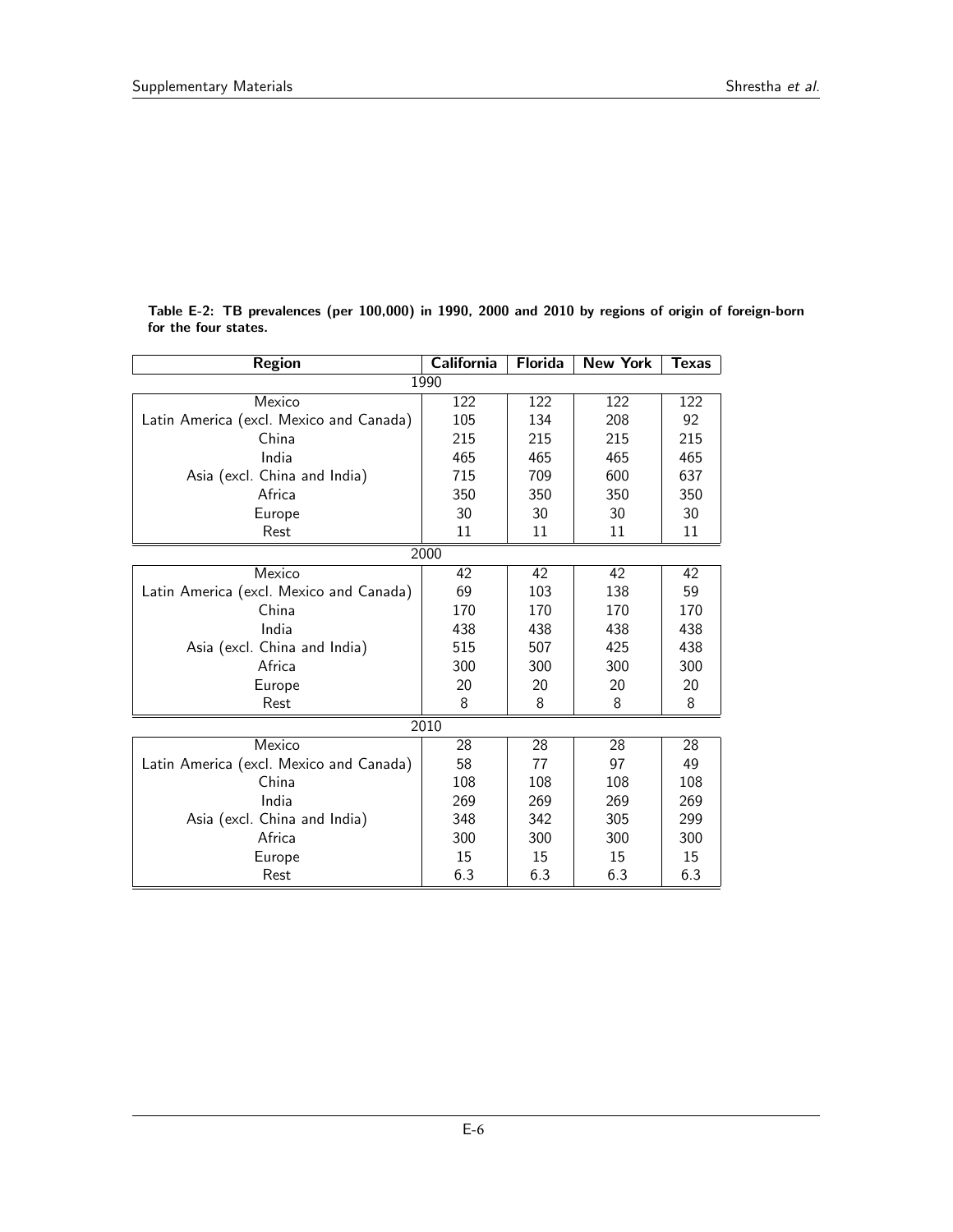

Figure E-1: Predicted probability of LTBI among foreign-borns at arrival. Shown in each panel is the probability that a foreign-born individual of given age (on the x-axis) from a given region (by color) being infected of TB at arrival. Sorted column-wise are probabilities for time periods, before 1993 (left), between 1993-2012 (middle) and after 2013 (right); and sorted row-wise are probabilities for each of the four states – (from top to bottom) California, Florida, New York, and Texas.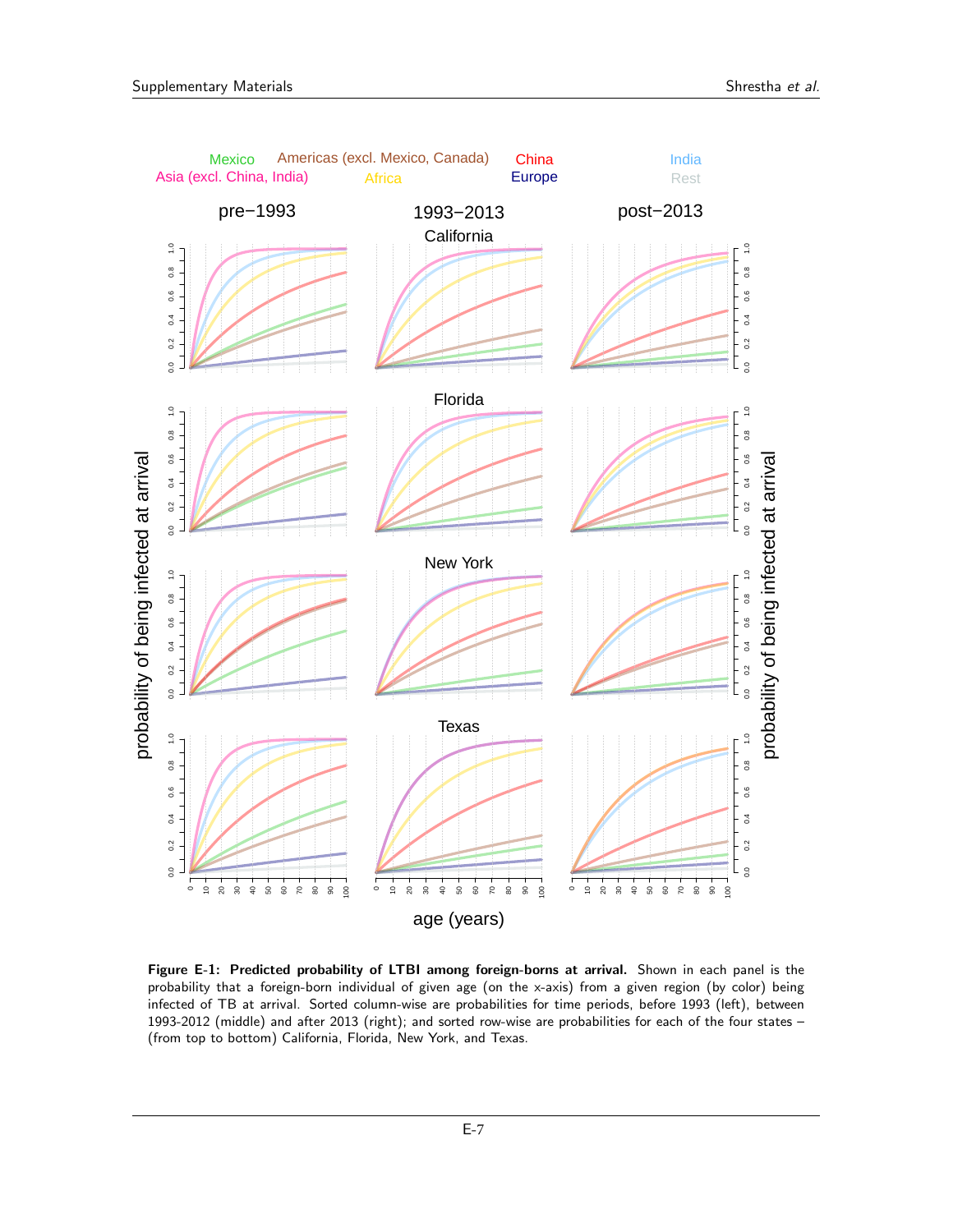## Model fitting

## Likelihood function

We used a likelihood-based approach to fit our model to the data. In this framework, the likelihood of a model with a set of parameters  $\theta$ , given data x is  $\mathcal{L}(\theta|x) = f(x|\theta)$ , where  $f(x|\theta)$  is the probability of generating data x with parameter set  $\theta$ . For each of the four states, the data we aimed to fit were the number of TB cases that were stratified by age and origin during different time periods,  $x_{time, age, origin}$ , where, time  $\in \{1993-1997, 2001-2005, 2009-2013\}$ , age  $\in \{0-2, 25-45, 45-64, 65+\}$ and origin  $\in \{US\text{-born}, \text{foreign-born}\}\$ . The likelihood (and the log-likelihood) functions were defined as products (and sums) of conditional likelihoods,  $f(x_{time, aee, origin}|\theta)$ :

$$
\mathcal{L}(\theta) = \prod_{\text{time age}} \prod_{\text{age origin}} f(x_{\text{time, age, origin}} | \theta)
$$

$$
\log \mathcal{L}(\theta) = \sum_{\text{time age}} \sum_{\text{origin}} \sum_{\text{origin}} \log f(x_{\text{time, age, origin}} | \theta).
$$

We assumed the likelihood function to take a binomial functional form:

$$
f(x_{time, age, origin}|\theta) = Binomial(x_{time, age, origin}; n = n_{time, age, origin}, p = \frac{c_{time, age, origin}}{pop_{time, age, origin}}).
$$

Here,  $n_{time, age, origin}$  is the age- and origin-specific population size during the specified time period,  $c_{time, age, origin}$ is the age- and origin-specific model-based projections of TB cases during the specified time period, and pop<sub>time, age, origin</sub> is the age- and origin-specific simulated population sizes.

#### Likelihood maximization and profile likelihood

Likelihood functions were maximized separately in each of the four state. To maximize the likelihood function in a given state, we used Latin Hypercube Sampling to generate 200,000 parameter combinations, in which each parameter was drawn from uniform distributions with ranges specified in Table E-1. We simulated the model with each of parameter combinations, and calculated likelihood using the likelihood function described above. We averaged the likelihoods over five repeated simulations. Maximum likelihood estimate (MLE) was taken to be the set of parameters with the maximum likelihood estimate.

To construct likelihood profiles, we held the parameter being profiled at the point being profiled and maximized likelihoods over all other parameters. We carried out this maximization across a series of profile points, and then fit a line through them to construct likelihood profiles. The profile describes the strength of evidence pertaining to the focal parameter over the profiled range. The value corresponding to the largest likelihood estimate was considered a maximum likelihood estimate (MLE), and values corresponding to the likelihood estimates 1.98 units below maximum were taken to be 95% confidence interval. The 95% confidence interval was taken to be  $\chi_1^2(.95)/2 \approx 1.98$  log-likelihood units below the maximum — univariate confidence limits using the  $\chi^2$  distribution.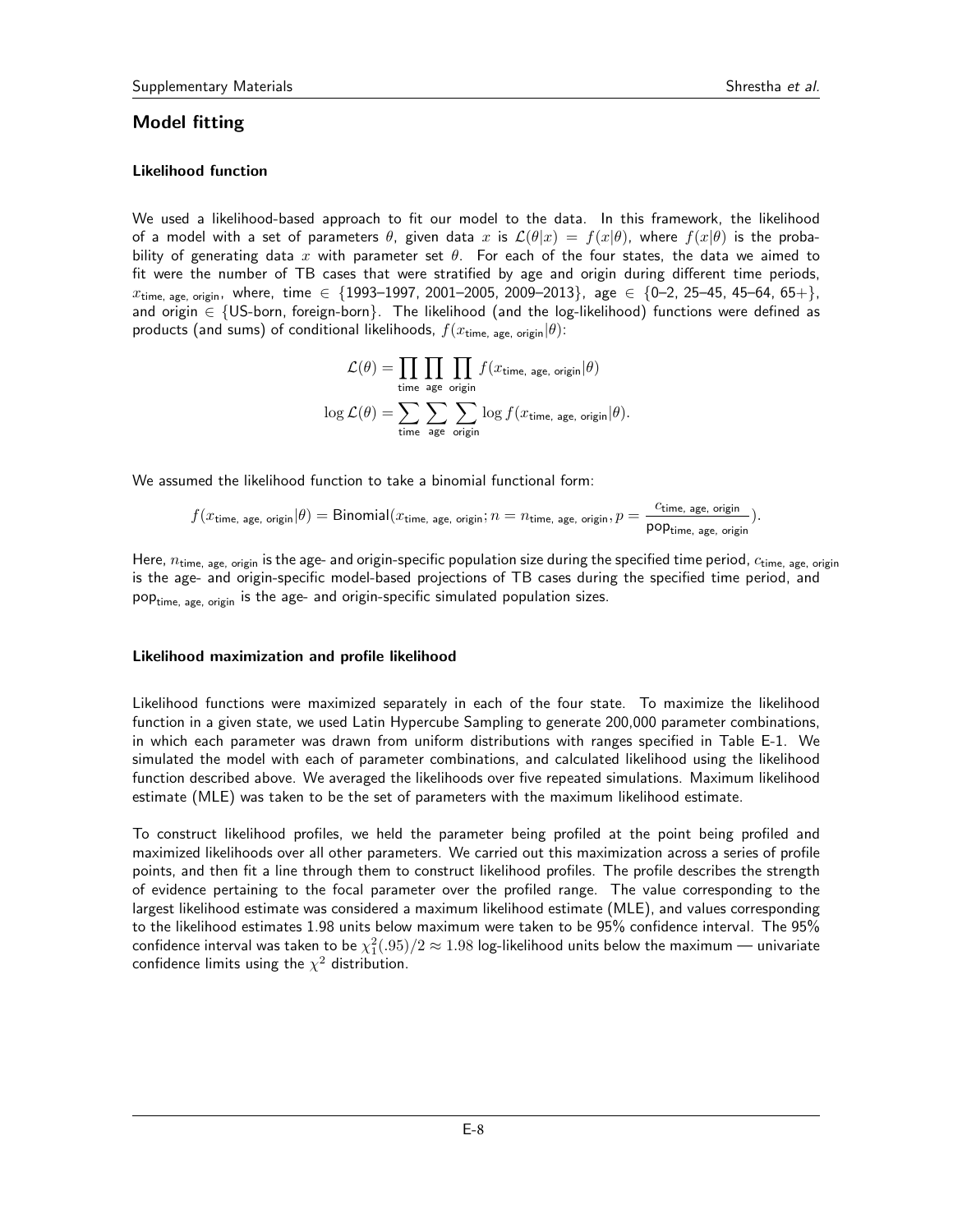Table E-3: Model-based estimates LTBI prevalences (in %) among US- and foreign-borns in the four states (in 2013) compared with reported LTBI prevalence in the US (based on Interferon Gamma Release Assay (IGRA) test in the NHANES study for 2011-2012 [5].

| <b>Age Categories</b> | California | <b>Florida</b> | <b>New York</b> | <b>Texas</b> | US          |  |  |  |
|-----------------------|------------|----------------|-----------------|--------------|-------------|--|--|--|
| US-born               |            |                |                 |              |             |  |  |  |
| $0 - 24$              | 0.3        |                | 0.3<br>0.3      | 0.3          | $6-14:0.7$  |  |  |  |
|                       |            |                |                 |              | $15-25:2.2$ |  |  |  |
| 25-44                 | 2.6        | 2.4            | 2.4             | 1.8          | 1.9         |  |  |  |
| 45-64                 | 5.5        | 5.2            | 5.3             | 3.7          | 3.6         |  |  |  |
| $65+$                 | 10         | 10.6           | 10              | 6.5          | 5.2         |  |  |  |
| Foreign-born          |            |                |                 |              |             |  |  |  |
| $0 - 24$              | 24.3       | 12.7           | 18.6            | 13.6         | $6-14:2.6$  |  |  |  |
|                       |            |                |                 |              | 15-25: 7.1  |  |  |  |
| $25 - 44$             | 31.4       | 17.9           | 25.7            | 18.9         | 12          |  |  |  |
| 45-64                 | 38.2       | 23.0           | 32.4            | 25.1         | 23.5        |  |  |  |
| $65 +$                | 42.7       | 26.5           | 35.9            | 27.3         | 32.1        |  |  |  |

# Supplementary results

# Data and model simulations

We used the MLE model as the baseline model for estimations and projections. The simulations from the MLE model and the data are compared in Fig. E-2.

# LTBI prevalences

Based on the MLE model, we estimated/projected age-specific LTBI prevalence among US- and foreignborn in each of the four states in 2013. The model-based estimation of LTBI prevalence in 2013 among US-born were very similar across the four states (except for generally lower prevalences in Texas). The LTBI prevalence among foreign-born, though, varied considerably across the four states: they were between 20 to 45% in California, 15 to 40% in New York, 10 to 30% in Texas and Florida. These are reflective of the demographic composition of foreign-born in each of the state. For instance, significant fraction of foreign-borns comprised of individuals from Asian countries in California and New York, where the TB prevalences tended to higher. Asian immigrants were comparatively lower in Florida and Texas. Large fraction of immigrants in Florida were comprised of individuals from Latin America, particularly Cuba and Mexico, where the TB prevalences have been considerably lower. In Table E-3, we compare the estimated prevalences with the reported prevalences in the NHANES survey [5].

# Recent transmissions

We calculated the proportion of incident TB cases that were recent transmission (which was defined as cases resulting from infections that occurred at most two years ago) in the four states between 1993 and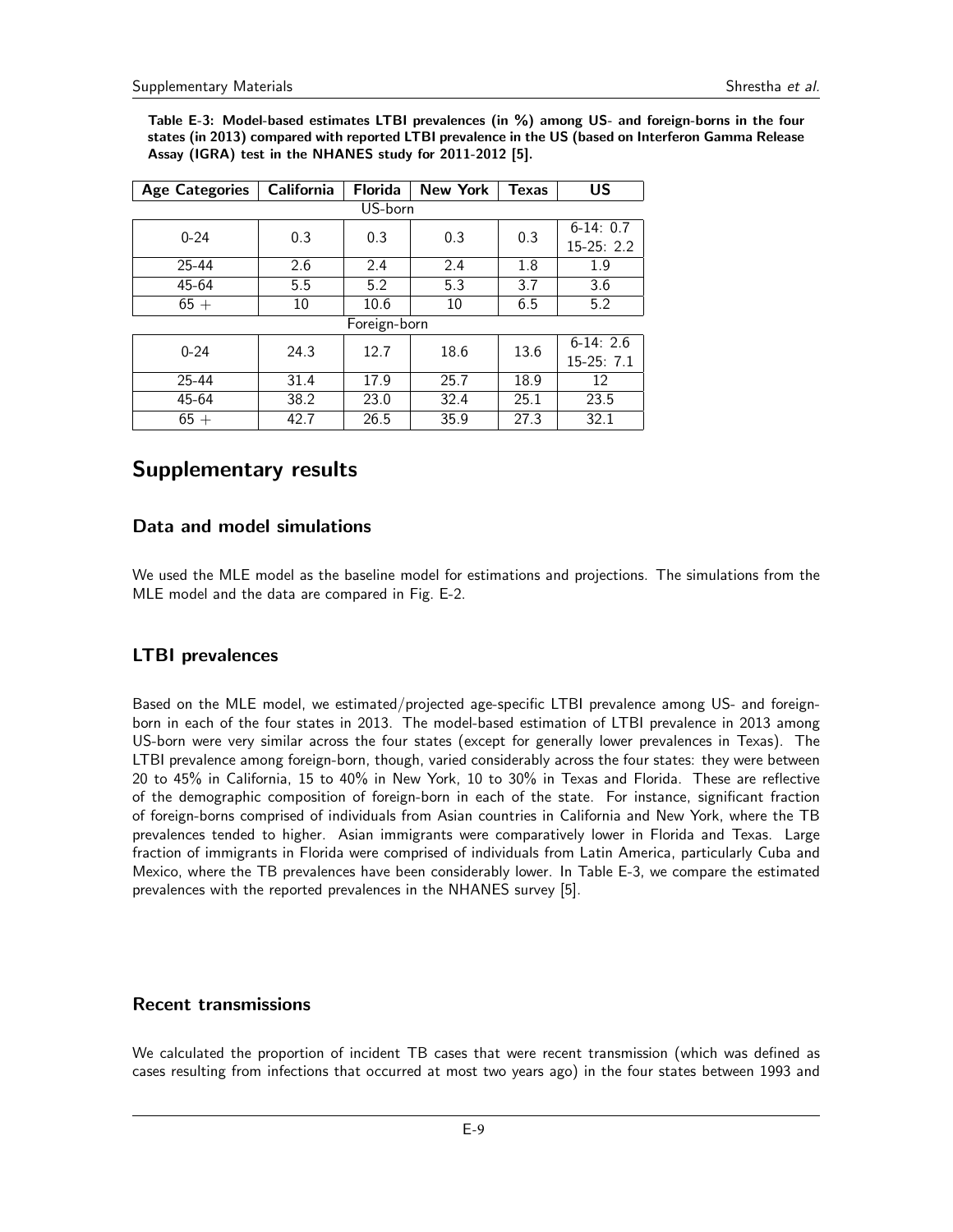

Figure E-2: Comparisons of TB incidences, categoried by age and origin (US- vs. foreign-born) in data and model simulations for each of the four states. The bar charts show TB incidences in the four states, California, Florida, New York and Texas, row-wise from top to bottom, respectively, for 5-year time-periods spanning 1993-1997 (left column), 2001-2005 (middle column), and 2009-2013 (bottom column). The TB incidences are categorized by age (4 age-categories are labeled at the bottom) and by origin (US-born in light blue and foreign-born in pink). The solid bars show estimates based on data: TB case report data were obtained from the CDC's Online Tuberculosis Information System (OTIS) data repository, and data on demographics were obtained from the American Community Survey. The hatched bars show model-based estimates: shown are medians (and 95% range) in 100 replicated simulations of the model with maximum-likelihood estimates for each of the four states.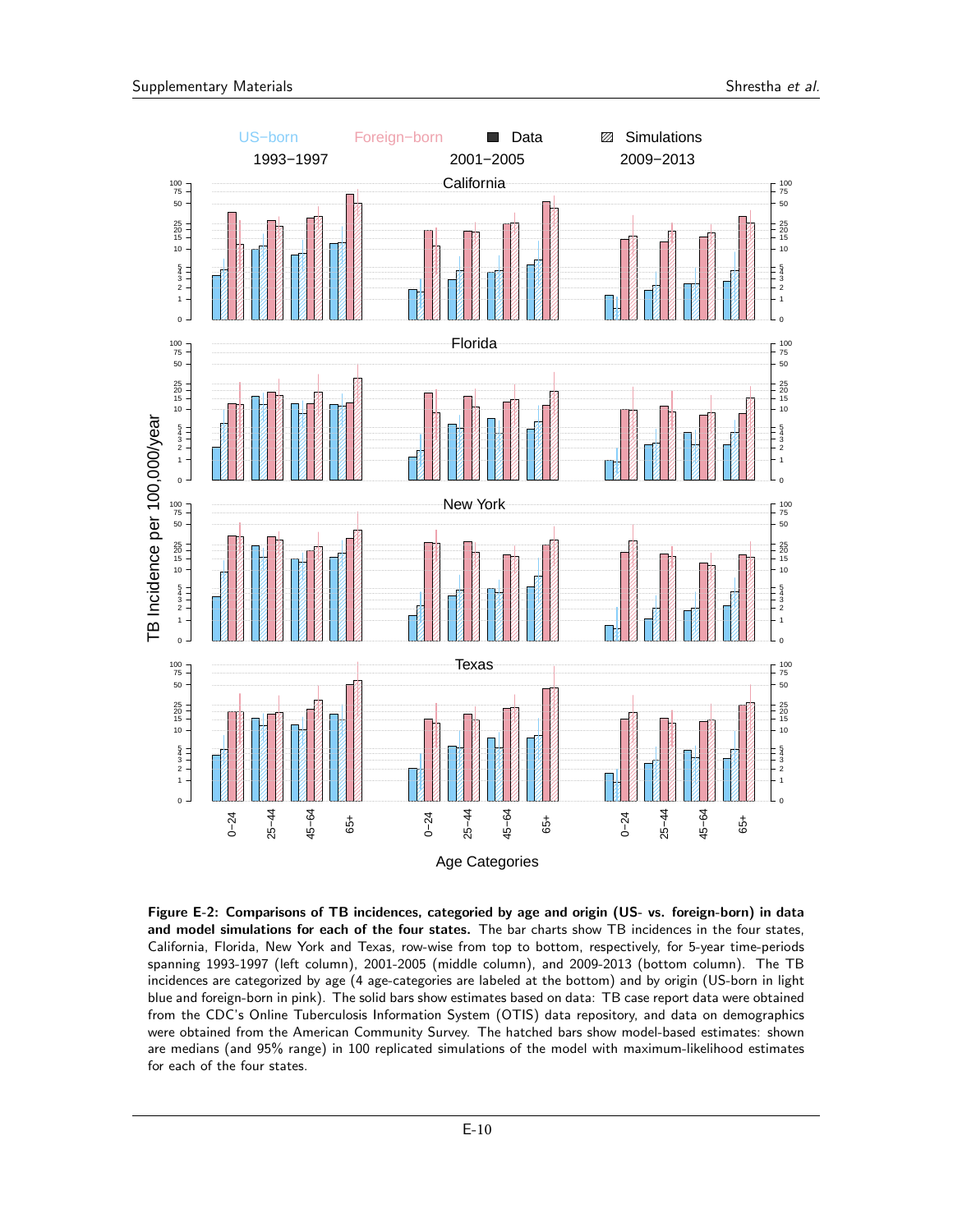

Figure E-3: Model-based estimates of LTBI prevalences in four states in 2013. Shown are model-based estimates for LTBI prevalence in 2013 in the four states; [top-left] California, [top-right] Florida, [bottom-left] New York, and [bottom-right] Texas. Shown in red are estimates for foreign-born individuals, and shown in blue are estimates for US-born individuals.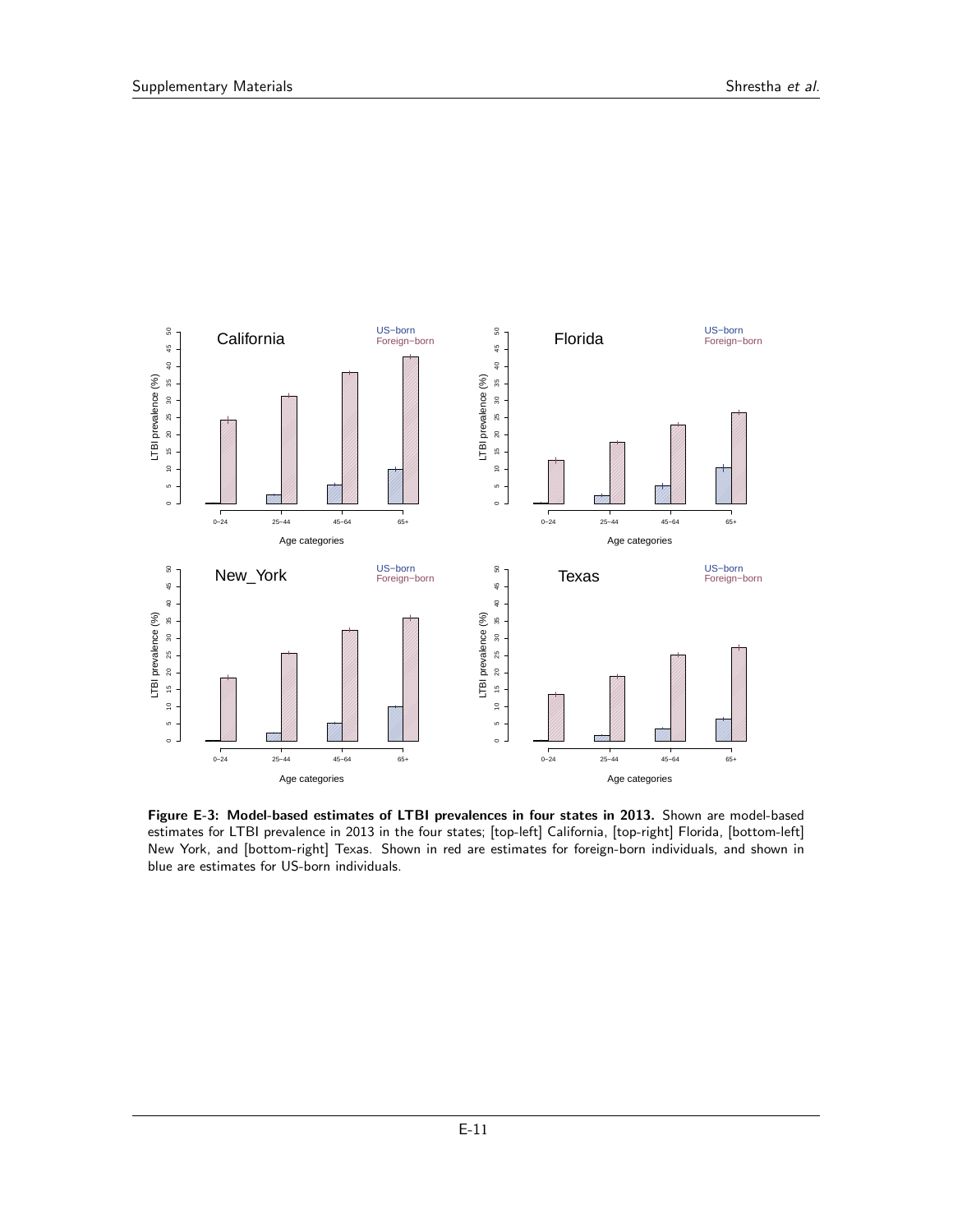

Figure E-4: Model-based estimates of percentage of TB cases that are recent transmission in four states between 1993 to 2013. Shown are proportions of new TB cases that were recent transmissions: Recent transmissions were defined as infections that occurred at most two years in the past. Shown are median (in solid lines) and interquartile range (grey shaded area).

2013. As can be seen in Fig. E-4, the proportion of TB cases that were recent transmission were estimated to decline in all four states. Declines were higher in New York and California compared to Florida and Texas, consistent with higher declines in transmission rates in New York and California compared to Florida and Texas. The estimated percentage of TB cases that were recent transmission, were between 10% and 20% in New York and California, and between 20% and 30% in Florida and Texas.

### Ensemble approach

The model simulations and projections presented in the main text were generated using state-specific MLE models—a set of parameters that maximized the likelihood function. To account for variability in the parameters in the simulations and projections, we considered an alternative "ensemble" approach. In the approach, we considered all parameter combinations within the estimated 95% confidence interval to generate the simulations and projections. For each state, 95% confidence interval was taken to be within 8.46 log-likelihood units of the MLE. This estimate was based on 95% confidence interval of a  $\chi^2$ distribution with 9 degrees of freedom, 9 being the number of parameter fitted. We then generated 100 replicate simulations from each of these selected models, and constructed weighted medians and percentiles, with weights taken to be proportional to the likelihoods of the parameter estimates.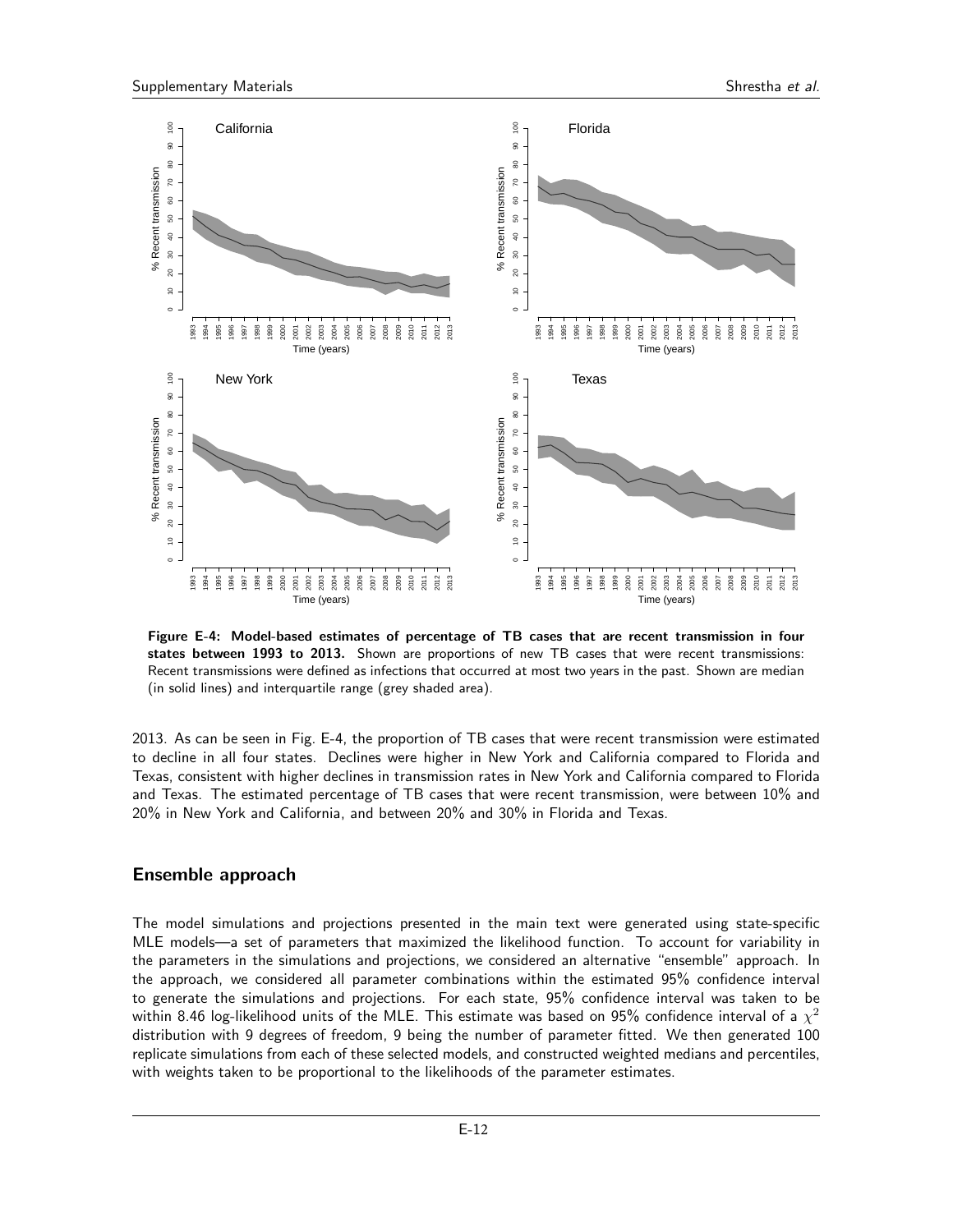These simulations and projections, shown in Fig. E-5, were very similar to the simulations and projections generated from the MLE model, suggesting that the MLE-based simulations and projections are fairly robust to variation in parameters within the estimated 95% confidence interval.

# Sensitivity to heterogeneous mixing

In the baseline model, we assumed homogeneous mixing between individuals regardless of nativity and age. Here, we explore the sensitivity of the results to heterogeneity in mixing with nativity. In particular, we explore a scenario where the mixing within groups of foreign-born and US-born are twice as more frequent to the mixing between the groups. We followed the same procedure of calibrating the model as with the baseline model.

The inferred annual rates of decline in transmission rates were 9.8%(95% range:4–11) in California, 1.3%(0– 8) in Florida, 6.9%(7–12) in New York, and 4.7(0–9) in Texas (see Fig. E-6). These estimates were slightly lower (but generally within the 95% range) compared to the estimates from the baseline model with homogeneous mixing: 11%(5–13) in California, 6.8%(0–9) in Florida, 10%(9–15) in New York, and 5.5%(3–13) in Texas.

The inferred reactivation rates (per 100 person-year) were 0.039 (0.04–0.05) in California, 0.032(0.02–0.05) in Florida, 0.03(0.03–0.05) in New York, and 0.055(0.04–0.08) in Texas (see Fig. E-7). These estimates were similar to the estimates from the baseline model with homogeneous mixing: 0.046(0.04–0.06) in California, 0.037(0.02–0.05) in Florida, 0.036(0.03–0.05) in New York, and 0.058(0.04–0.08) in Texas.

The model-based simulations are projections are shown in Fig. E-8. Compared to projections based on the homogeneous model, these projections were very similar for California and New York, and slightly higher projections for Florida and Texas (e.g., 2025 projection of TB incidence in the entire population in Florida was 3.4 per 100,000/year, compared to 2.5; and in Texas it was 3.6 per 100,000/year, compared to 2.9).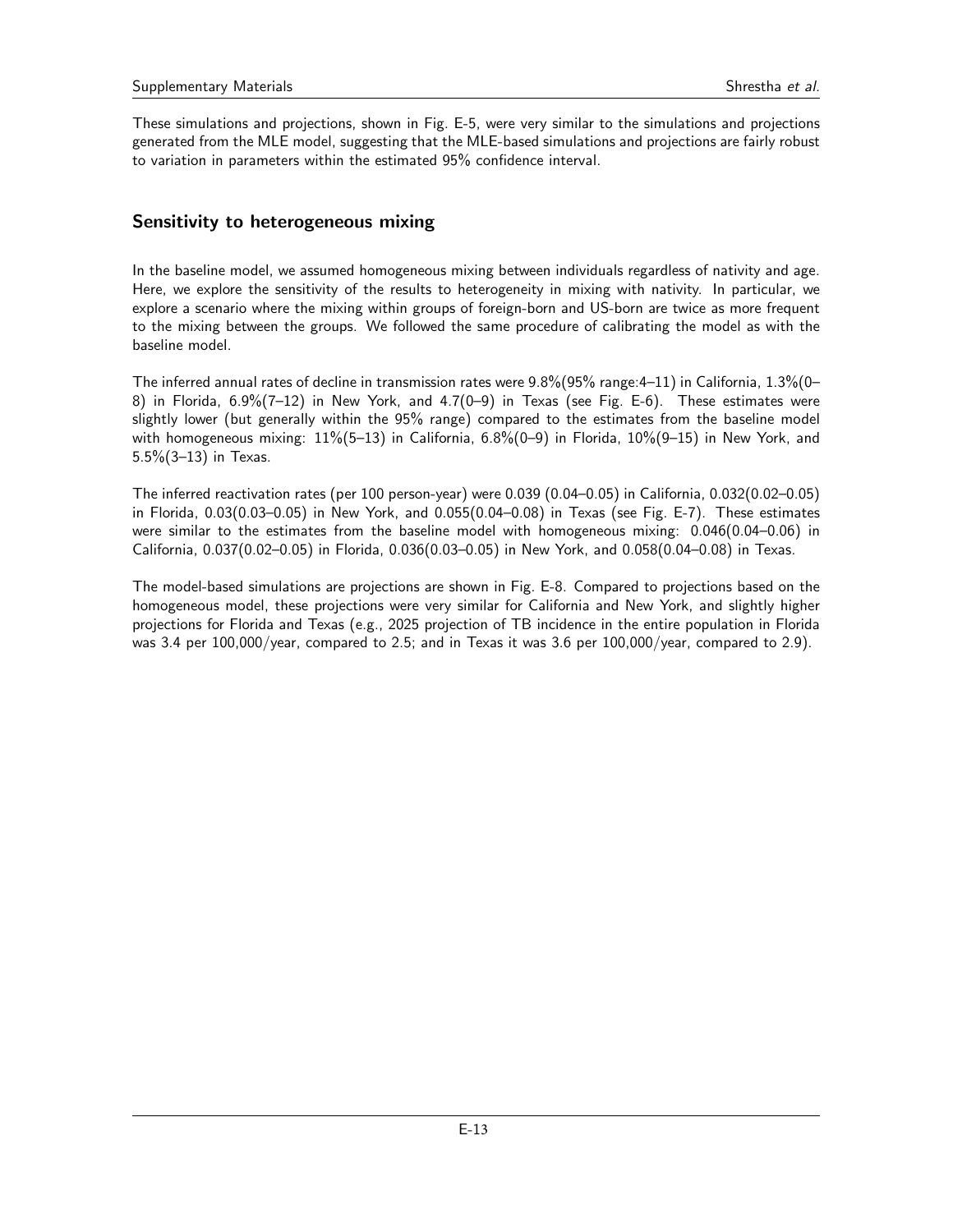

Figure E-5: Model-based simulations and projections of trends in TB incidence in four states, using an ensemble approach. Shown are model-based simulations in trends of tuberculosis (TB) incidence between 1993-2013 followed by projections up to 2025 for each of four states, namely, California [top left], Florida [top right], New York [bottom left] and Texas [bottom right]. The simulations are based on the state-specific ensemble models, and projections are the continuation of model simulations (with continued decline in the transmission rates at the post-1993 estimate). For each panel, shown are weighted medians (in solid lines) and weighted interquartile range (shaded area) ensemble models. Shown in black dots are data for annual TB incidence between 1993 and 2015. Shown in dashed lines are the estimated TB incidence (based on data) in each state across three 5-year periods of 1993-1997, 2001-2005, and 2009-2013. The foreign-born population is represented in pink, US-born in light blue, and the total population in grey.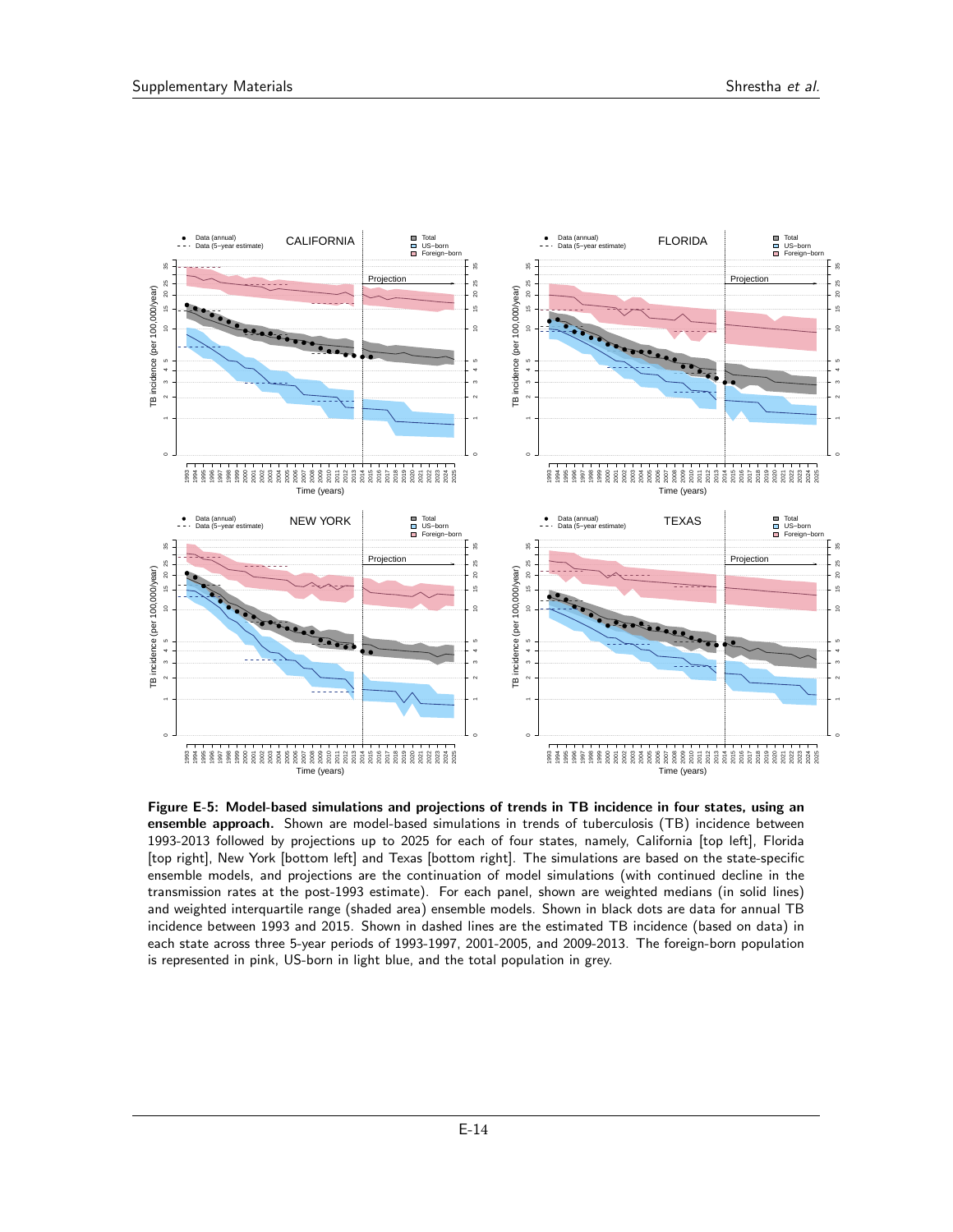

Figure E-6: Inferred annual declines in tuberculosis transmission rates under a model with differential mixing. Likelihood profiles (shown in a log scale as a difference with ∆loglik=0 representing the estimated 95% threshold) for the annual rates of decline in the transmission rate (in % per year) in the four states— California [top-left], Florida [top-right], New York [bottom-left], and Texas [bottom-right]. Each point on the profile represents the log-likelihood of each estimate (on the y-axis) maximized over all parameters with the decline in transmission held at the level on the x-axis. The point circled red shows the maximum likelihood estimate (MLE), and the two dashed vertical lines show the estimated 95% confidence interval (smoothed estimate of log-likelihood no lower than 1.92 less than the MLE). Compared to Fig. 4 in the main text here the mixing within groups of foreign-born and US-born are twice as more frequent compared to mixing between the two groups.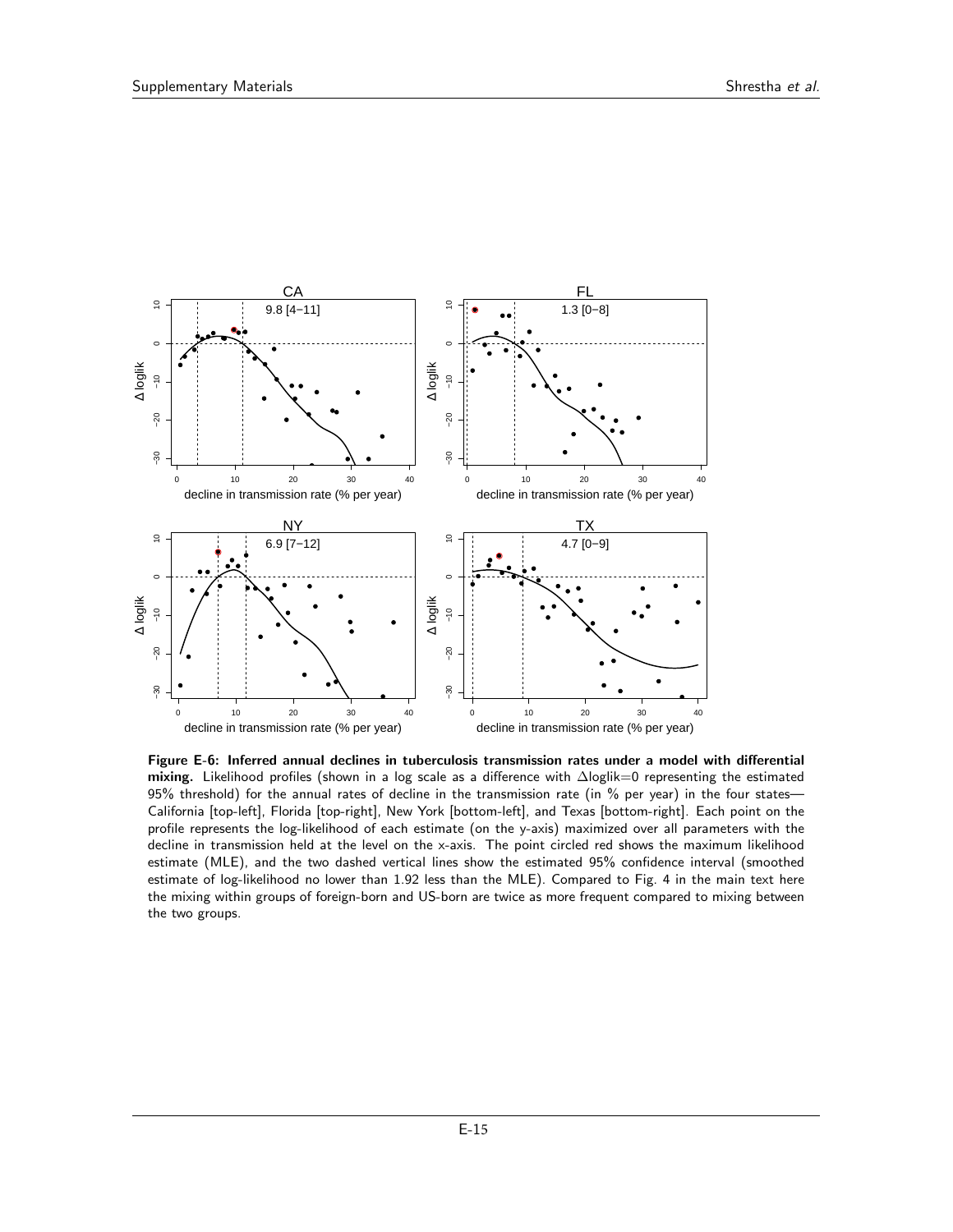

Figure E-7: Inferred tuberculosis reactivation rates. Likelihood profiles (shown in a log scale as a difference with ∆loglik=0 representing the estimated 95% threshold) for reactivation rate in the four states— California [top-left], Florida [top-right], New York [bottom-left], and Texas [bottom- right]. The point circled red shows the maximum likelihood estimate (MLE), and the two dashed vertical lines show the estimated 95% confidence interval. Compared to Fig. 5 in the main text here the mixing within groups of foreign-born and US-born are twice as more frequent compared to mixing between the two groups.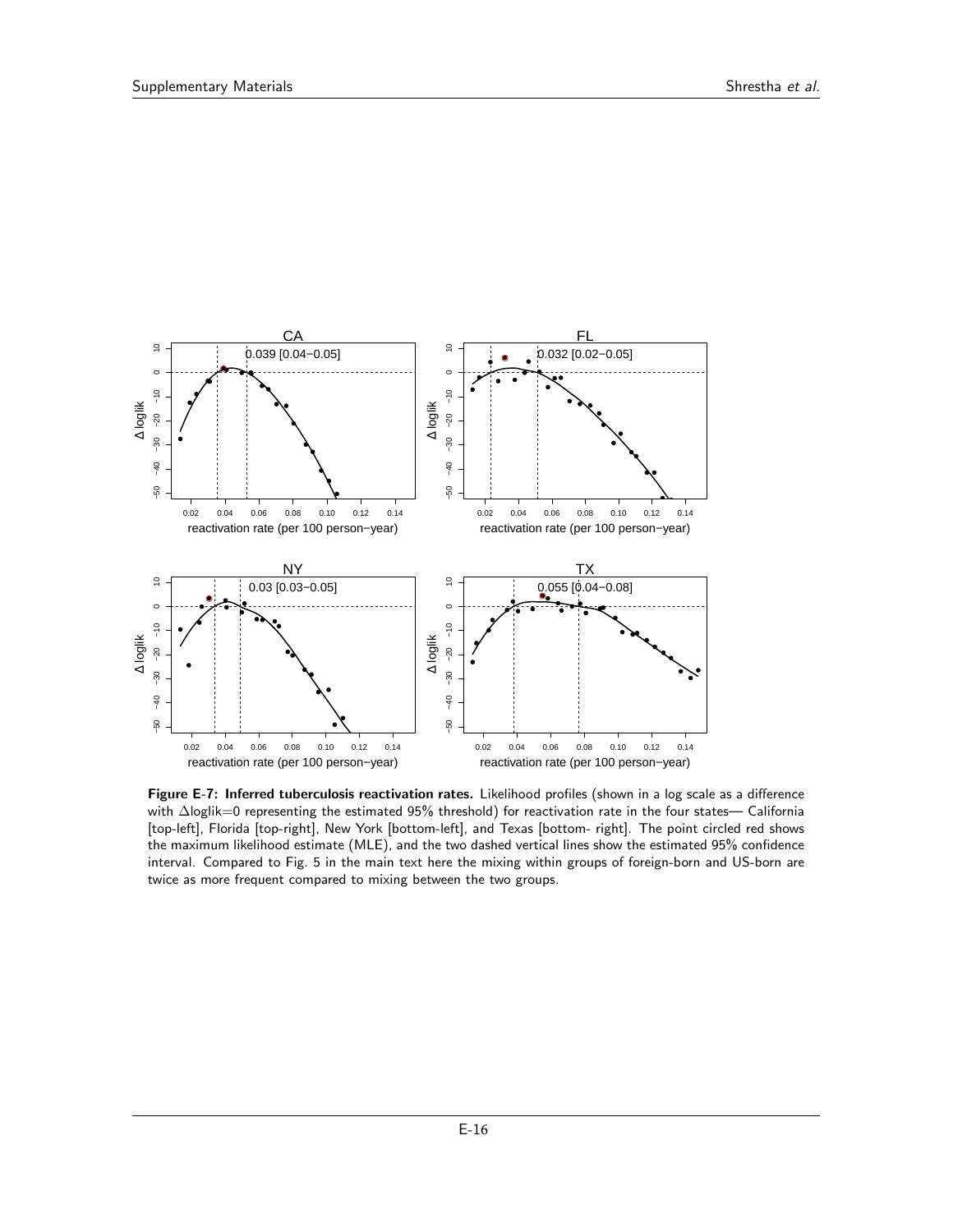

Figure E-8: Model-based simulations and projections of trends in TB incidence in four states, under heterogenous mixing. Shown are model-based simulations in trends of tuberculosis (TB) incidence between 1993-2013 followed by projections up to 2025 for each of four states, namely, California [top left], Florida [top right], New York [bottom left] and Texas [bottom right]. The simulations are based on the state-specific MLE models, and projections are the continuation of model simulations (with continued decline in the transmission rates at the post-1993 estimate). For each panel, shown are weighted medians (in solid lines) and weighted interquartile range (shaded area) ensemble models. Shown in black dots are data for annual TB incidence between 1993 and 2015. Shown in dashed lines are the estimated TB incidence (based on data) in each state across three 5-year periods of 1993-1997, 2001-2005, and 2009-2013. The foreign-born population is represented in pink, US-born in light blue, and the total population in grey. Compared to Fig. 6 in the main text here the mixing within groups of foreign-born and US-born are twice as more frequent compared to mixing between the two groups.